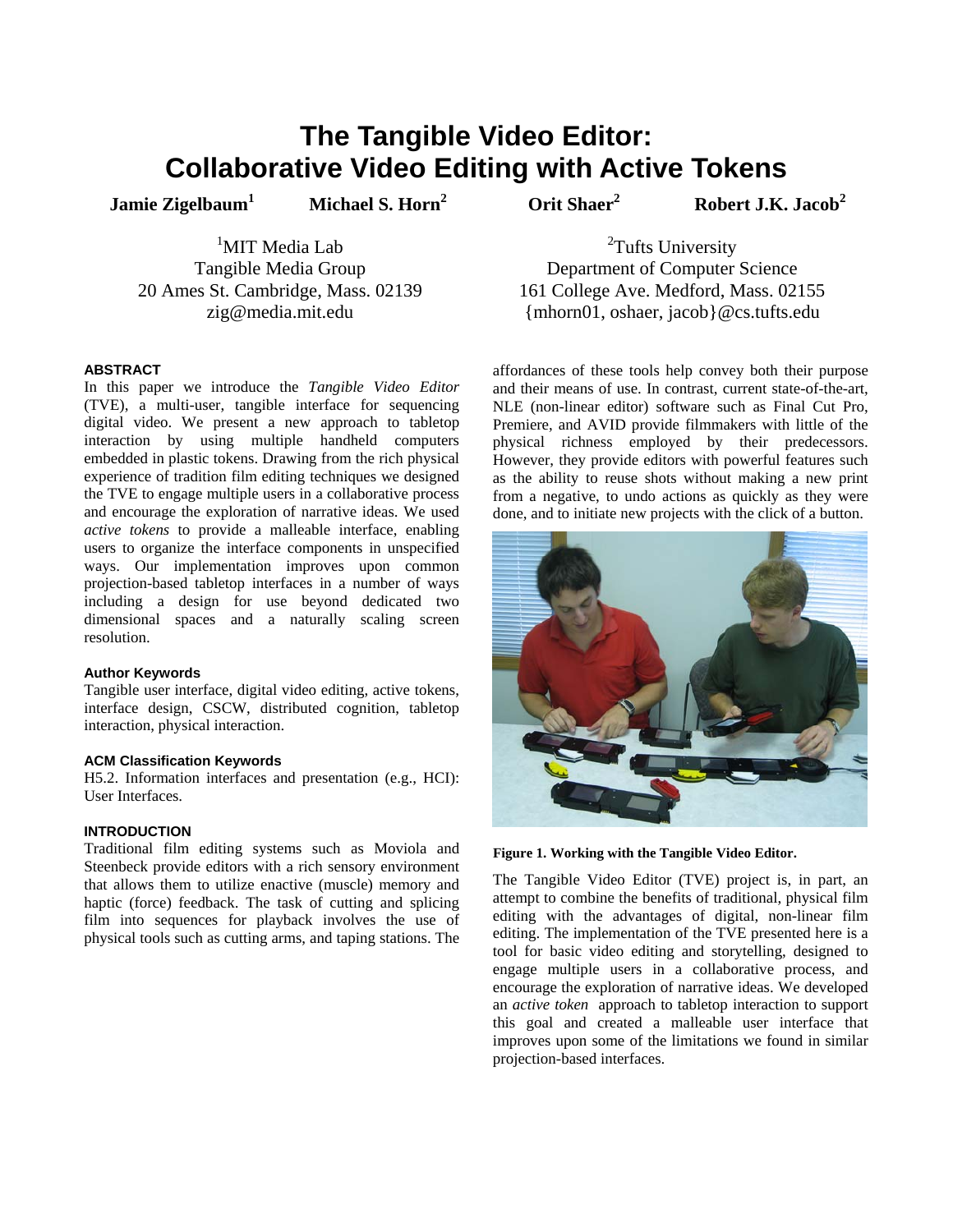#### **RELATED WORK**

There are many video editing interfaces in the HCI literature, and a few that use physical interactions for related tasks. An early example of a physical interface that could be used for editing video is Video Mosaic by Mackay and Pagani [7]. Essentially an enhanced storyboarding tool, Video Mosaic addresses the issue of representing time spatially by combining the benefits of real-world interaction (in this case with paper) and the power of digital manipulation. A more recent example is the mediaBlocks [11] system, which provides an interface for capturing, editing, and displaying multi-media content using passive wooden blocks as tokens. Although mediaBlocks is not a video editing system, the media browser and media sequencer functions are particularly relevant to our work, they allow users to view and sequence digital video by arranging the blocks within a physical device.

Tangible Video Browser [10] is another interface that uses physical tokens to represent video clips. When the tokens are placed on the browser interface, they become objects that can be manipulated to navigate through the clip itself. TellTale [1] and EnhancedMovie [6] are two other relevant interfaces. TellTale, a toy caterpillar whose body is made up of segments that can be arranged in any order, is an interface for creating sequences of audio clips. EnhancedMovie features an augmented desk, which allows users to make a movie by editing a sequence of pictures using hand gestures. Hand gestures (such as closing all fingers above an image) allow users to grab, release, select, and browse clips displayed as images on the table. Finally, Moving Pictures [13] is a tangible interface aimed at allowing young users to collaboratively create, manipulate and share video content. The system consists of a video station, a screen, an interactive table, and a set of tokens. To create a movie, users can move between three modes of operation: Shooting, VideoJockey and Storyboard. Each of these modes supports collaborative physical interaction guided by a GUI.



**Figure 2. Foam core and plastic prototypes.** 

#### **DESIGN PROCESS**

The current version of the TVE is the result of an iterative design process where we constructed and tested multiple prototypes with user groups. Our first studies took the form of low-fidelity prototypes made from paper, foam core, and laser-cut acrylic (Figure 2). We used principles of tangible interaction in our design as they are widely cited to aid in collaboration [1, 5, 9]. After testing these prototypes along with another implementation using standard projector and computer vision techniques, we hypothesized that a reduction of global constraints would foster a freedom of interaction that would aid collaboration. In short we wanted to provide an interface that users could organize and manipulate in their own ways [4]. Projector-based systems have limited resolution and confine users to a predefined workspace and set of interactions, so we developed a new interaction technique based on active tokens.



**Figure 3. The components of the TVE.** 

#### **IMPLEMENTATION**

The current version of the TVE features a *play-controller*, 10 *clip-holders*, and 15 *transition connectors* (Figure 3).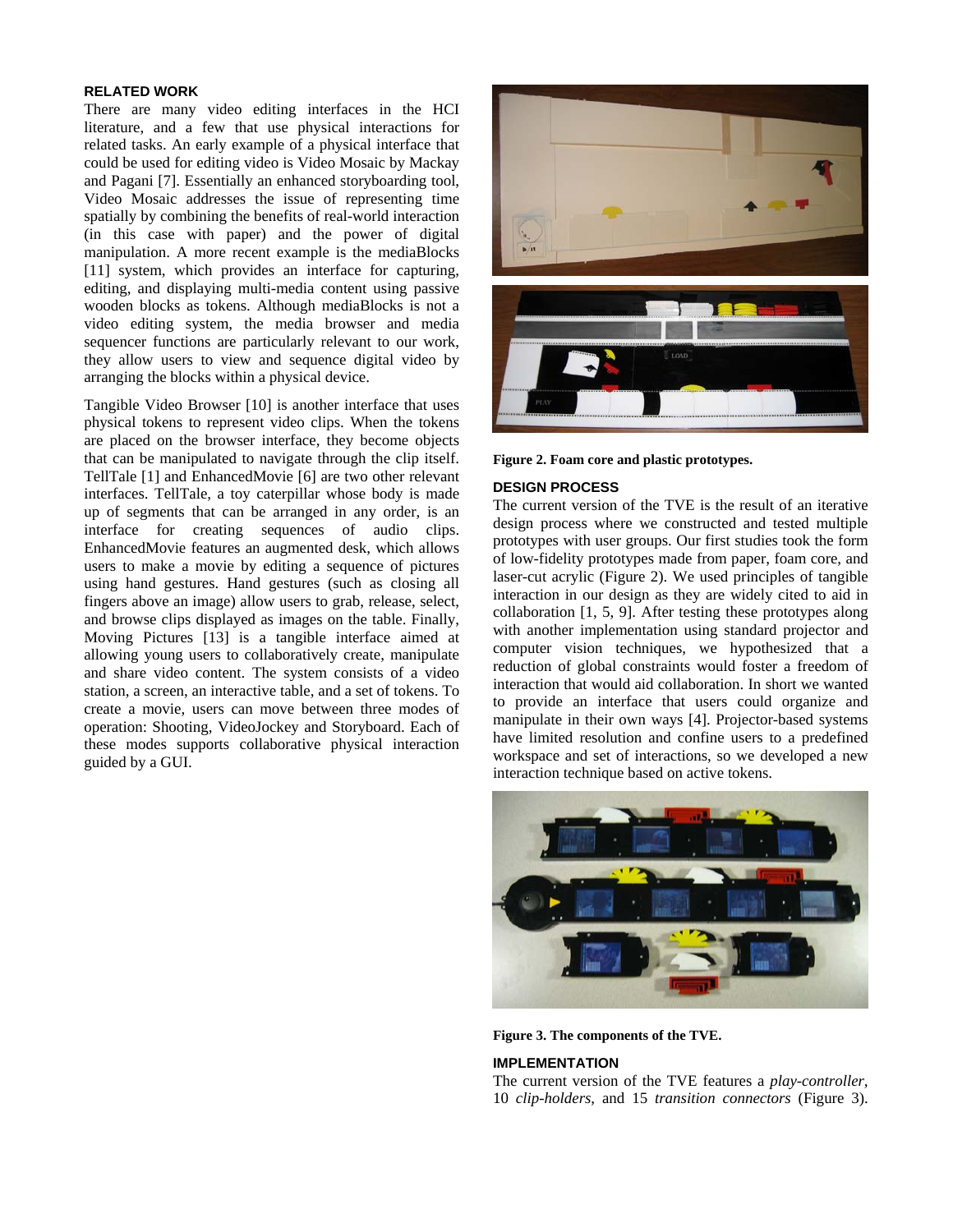These components operate in conjunction with a desktop PC and a monitor for viewing video content. Each clipholder consists of a Compaq iPaq Pocket PC mounted inside a plastic case. By using multiple small screens, the TVE interfaces' resolution increases with the addition of each clip.

### **Physical Syntax**

Designers of tangible interfaces often use form and mechanical constraints [12, 8] to express digital syntax. We designed the TVE around a jigsaw puzzle metaphor to offer both a cultural hint and a physical constraint that suggests that components can be connected in a sequence [2]. Furthermore, it is not necessary for users to learn special commands to perform operations such as removing a clip from a sequence [3].

## **Case Design**

The cases for the clip-holders, transitions, and playcontroller (Figure 4) were constructed from layers of 1/8 inch thick extruded acrylic sheets, cut with an industrial laser cutter. The iPaqs were removed from their original cases and mounted inside the clip-holders. A top layer of acrylic holds the iPaq in place and hides its internal components. Only the touch screen display is visible to the user. Copper connectors run along the outside edges of the cases where the clip-holders interlock with transitions and other clip-holders. The copper connectors are wired to the audio-out, audio-in, and application shortcut buttons of the iPaqs. When two clip-holders are joined, an electrical connection is formed between the audio out channel of the right clip-holder and the audio in channel of the left clipholder. Likewise, when a transition is placed between two clip-holders, it closes a circuit to press one of the iPaq's application shortcut buttons. The software running on the iPaqs registers these events and inserts the corresponding transition data into the clip-holder data stream. The TVE supports three types of transitions: minimize, rotate, and fade.





**Figure 4. Counterclockwise from top: clip-holder, transitions (fade, rotate, minimize), and the play-controller.** 

#### **Play-Controller and PC**

The play-controller is a circular device that includes a yellow play button and a jog wheel. Users connect the playcontroller to a clip-holder or the beginning of a sequence of clips holders that they want to view. Pressing the play button forwards the data stream to the desktop PC and triggers an application to play the clip sequence with transition effects on the desktop monitor. The application, written using Macromedia Flash, dynamically composes the movie from pre-loaded video clips.

#### **Clip-to-Clip Communication**

A clip-holder must be able to pass information to adjacent clip-holders about its current clip ID number and transition. This information flows along in a sequence from the rightmost clip-holder to the leftmost clip-holder, through the play-controller to the PC. Each clip-holder in the sequence receives a data stream from its neighbor to the right, appends information about its own clip and transition, and then passes the new data stream to its left. This data stream is transmitted in a continuous loop. We use the iPaq's audio channels (microphone and speaker jacks) to encode ASCII data in a frequency modulation format.

## **OBSERVATIONS**

We observed 36 subjects working in pairs to evaluate whether the TVE provides benefits in supporting collaborative editing, users' engagement, and exploration of alternative narratives. Eighteen subjects interacted with the TVE and the other 18 subjects interacted with a typical graphical video editor. The subjects were 18-74 years old and were not paid. They came from a variety of backgrounds including college students, professionals, and retired persons.

The subjects' task was to work with a partner to create a short movie from pre-existing video clips. We provided 28 short video clips for participants to work with and three types of transitions to add between clips. Participants were randomly assigned to one of two editors: the TVE and Microsoft Movie Maker (MMM). MMM is a typical nonlinear editing application for home video. Participants filled out both a pre-test and a post-test questionnaire about the task and the editing process. Each session was filmed for further analysis.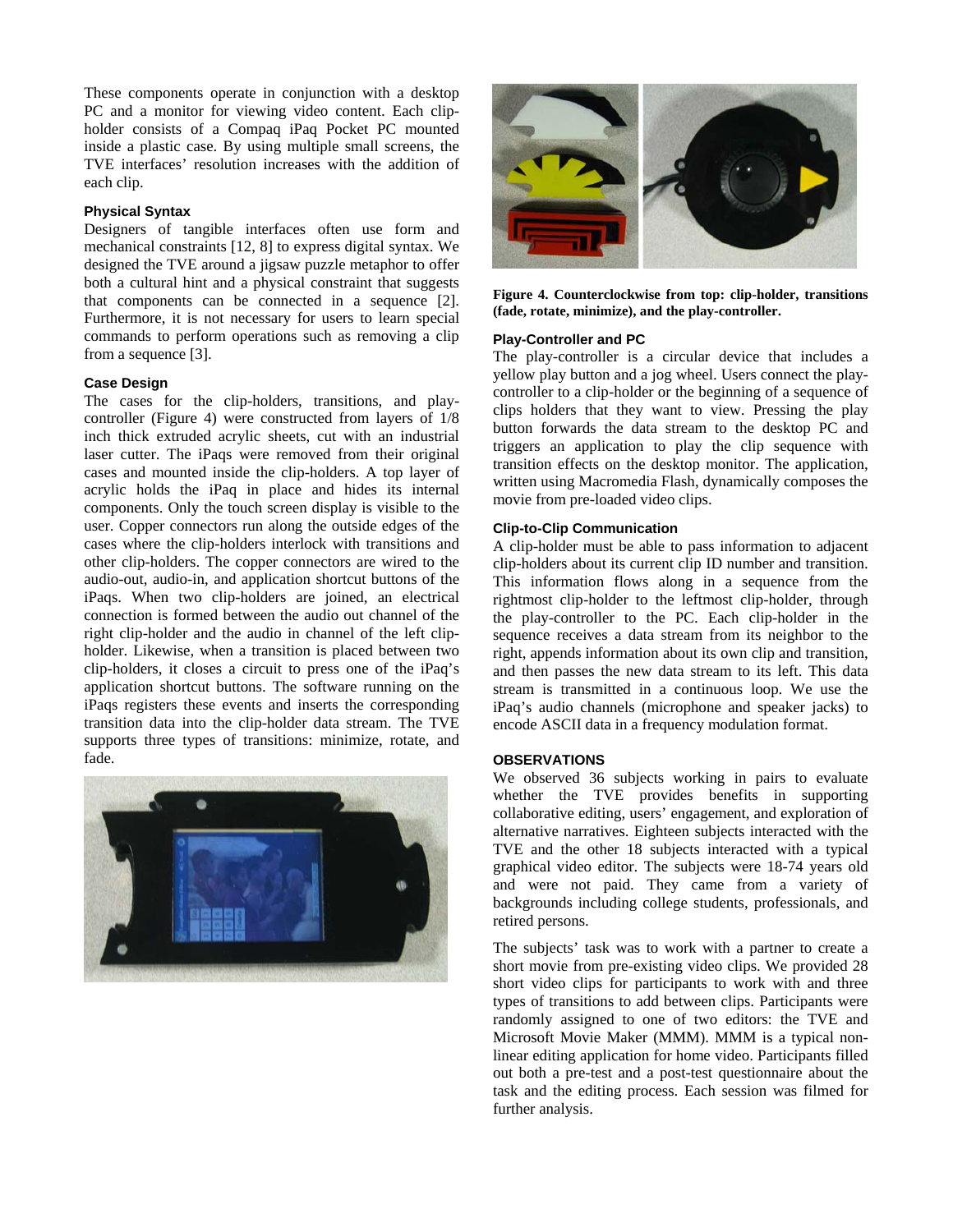#### **Results**

Overall results were positive for the TVE. Subjects reported that they were more excited about creating their films and more enthusiastic about the editing process in the TVE group than the MMM group. They also reported that they had more fun.

During our observations we noticed very different behaviors between groups working on the two interfaces. As expected we found that teams working with the TVE shared the work more evenly. Our analysis of the session video recordings showed that subjects in these teams took more turns speaking than MMM subjects, i.e. one team member did not dominate the conversation in the TVE condition as frequently as in the MMM condition. Subjects working with MMM would most often designate one person to operate the keyboard and mouse for the duration of the task. TVE subjects, on the other hand, most often shared all of the work, including operation of the play button.

An unexpected behavioral difference between the groups became apparent within the first few minutes of each session. Subjects working with MMM often began the sessions in silence watching the available clips one after another where subjects working with the TVE often began the sessions discussing possible story lines together and organizing subsets of clips in their work space. Subjects using the TVE organized clip-holders in their workspaces in meaningful ways to add a layer of information, e.g. clips nearer to their bodies were often more important.

MMM users reported that they became more familiar with the content of every video clip than participants working with the TVE. This was confirmed by our observations we noticed that TVE users would often view only half to three quarters of the available clips, and these they rarely watched more than once. MMM users would often watch the clips over and over again, and the teams usually watched every available clip. This was probably due to the fact that users of MMM only had to double click on a thumbnail of a clip to watch it where TVE users had to attach a clip holder to the play controller to view it. Although the TVE users did not view all of the clips they began discussing their narrative very early and explored multiple possibilities. One of our goals for the TVE was to encourage this type of exploration, so we were happy to see this during the evaluation.

Some of the users complained that the TVE did not offer enough functionality. Their main suggestion was to add the ability to cut and merge clips. Other common suggestions were to add audio editing and more of the functions found in GUI editors such as color correction, cropping, and speed control.

### **CONCLUSION AND FUTURE WORK**

In this paper we have introduced the Tangible Video Editor (TVE), a tangible interface for editing sequences of digital video clips. The TVE demonstrates a new implementation for tabletop interactions that uses active tokens. By embedding handheld computers in the interface components the TVE can be used on any surface under various lighting conditions and without the need for an augmented surface, computer vision system, or video projector.

Our observations of users working with the TVE during a collaborative editing task suggest that our departure from projection-based tabletop interactions was successful and warrants further investigation. We were particularly interested in the way users arranged the TVE components in their workspace and believe that this behavior suggests that the malleability of the TVE interface was beneficial. Our observations thus far have been subjective and although we there is evidence supporting our use of active tokens, formal investigations would be valuable.

We have found this version of the TVE to function well as a simple device for video editing. In the future we plan on adding functionality to the system so that it can be used for more complicated editing tasks. Future refinements to our interface, along with the development of new interfaces for related tasks, will allow us to demonstrate more clearly the value of active token implementations for collaborative tabletop interactions.

#### **REFERENCES**

- 1. Ananny, M., Supporting children's collaborative authoring: practicing written literacy while composing oral texts. In *Proc. Computer Support for Collaborative Learning* 2002, Lawrence Erlbaum Assoc. (2002), 595– 596.
- 2. Fishkin, K., Gujar, A., Harrison, B., Moran, T., and Want, R. Embodied user interfaces for really direct manipulation. In *Communications of the ACM*, 43, 9, (Sep. 2000), ACM Press (2000), 74–80.
- 3. Gutwin, C. and Greenberg, S., Design for individuals, design for groups: tradeoffs between power and workspace awareness, In *Proc. CSCW* 1998, ACM Press (1998), 207–216.
- 4. Hollan, J., Hutchins, E., and Kirsh, D., Distributed cognition: towards a new foundation for Human-Computer Interaction research, In *TOCHI, 7,* 2, (June 2000), 174–196.
- 5. Hornecker, E., Understanding the benefits of graspable interfaces for cooperative use. In *Proc. of Cooperative Systems Design* 2002, 71–87.
- 6. Ishii, Y., Nakanishi, Y., Koike, H., Oka, K., and Sato, Y., EnhancedMovie: movie editing on an augmented desk. In *Adjunctive Proc. of Ubicomp* 2003.
- 7. Mackay, W. and Pagani, D., Video Mosaic: laying out time in a physical space. In *Proc. of the Second ACM International Conference on Multimedia,* ACM Press (1994), 165–172.